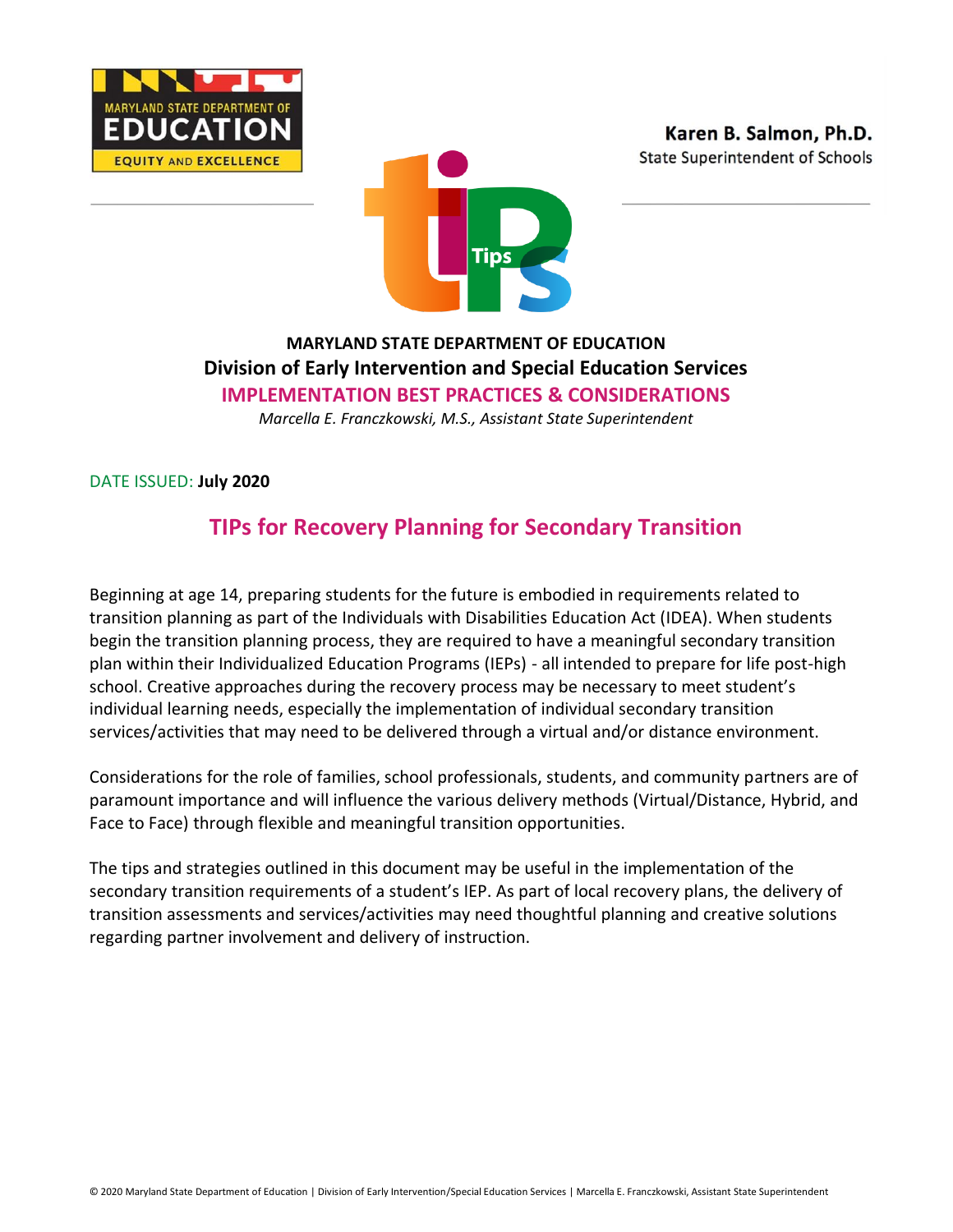| <b>Strategies for Support</b>            |                                                                                                                                                                                                                                                                      |                                                                                                                                                                                                                                                                                                                                                                                                                                                                                                                                                                                      |                                                                                                                                                                  |  |  |
|------------------------------------------|----------------------------------------------------------------------------------------------------------------------------------------------------------------------------------------------------------------------------------------------------------------------|--------------------------------------------------------------------------------------------------------------------------------------------------------------------------------------------------------------------------------------------------------------------------------------------------------------------------------------------------------------------------------------------------------------------------------------------------------------------------------------------------------------------------------------------------------------------------------------|------------------------------------------------------------------------------------------------------------------------------------------------------------------|--|--|
| <b>Transition</b><br><b>Requirements</b> | <b>Virtual/Distance</b>                                                                                                                                                                                                                                              | <b>Hybrid</b>                                                                                                                                                                                                                                                                                                                                                                                                                                                                                                                                                                        | <b>Face to Face</b>                                                                                                                                              |  |  |
| <b>Transition</b><br><b>Assessments</b>  | Delivery considerations:<br>• Review Individual<br>Continuity of<br>Learning Plan<br>(ICLP)<br>Identify<br>assessments that<br>can be<br>administered<br>virtually<br>Discuss how<br>paper/pencil<br>assessments will<br>be delivered,<br>completed and<br>returned. | Delivery considerations:<br>Incorporate<br>$\bullet$<br>changes identified<br>through<br>assessments in the<br>areas of<br>Social/Emotional/<br>Behavioral,<br>Transportation,<br>Employment,<br>Education,<br>Independent<br>Living, Goals &<br>Objectives, and<br>Accommodations.<br>Address if and<br>how these<br>considerations<br>impact transition<br>planning and<br>services.<br>Review all<br>assessment data<br>to determine if the<br>Projected Date of<br>Exit needs to be<br>changed.<br>Amend the IEP or<br>$\bullet$<br>hold an IEP team<br>meeting if<br>necessary. | Continue to administer<br>assessments and review<br>all data.                                                                                                    |  |  |
| Postsecondary<br><b>Goals</b>            | Follow the<br><b>Implementation Guide</b><br>for Secondary Transition<br>and use the strategies<br>outlined above to create<br>student-centered<br>postsecondary goals.                                                                                              | Follow the<br>Implementation Guide for<br>Secondary Transition and<br>use the strategies<br>outlined above to create<br>student-centered<br>postsecondary goals.                                                                                                                                                                                                                                                                                                                                                                                                                     | Follow the<br>Implementation Guide for<br>Secondary Transition and<br>use the strategies<br>outlined above to create<br>student-centered<br>postsecondary goals. |  |  |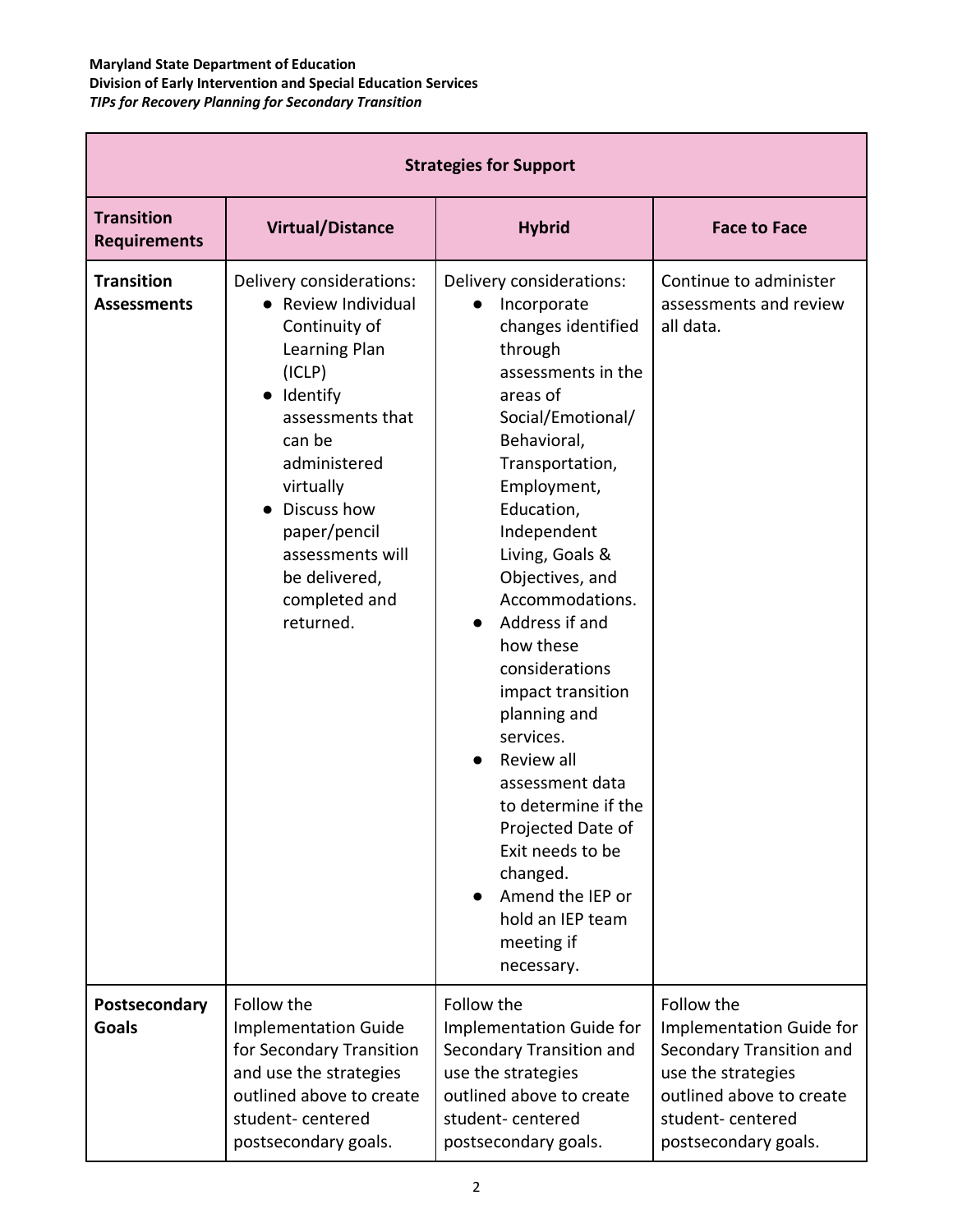| <b>Strategies for Support</b>                       |                                                                                                                                                                                                                                                                                                                                                                                                                                                                                                                                                        |                                                                                                                                                                                                                                                                                                                                                                                                                                                                                                                                                  |                                                                                                                                                                                                                                                                                                                                                     |  |  |
|-----------------------------------------------------|--------------------------------------------------------------------------------------------------------------------------------------------------------------------------------------------------------------------------------------------------------------------------------------------------------------------------------------------------------------------------------------------------------------------------------------------------------------------------------------------------------------------------------------------------------|--------------------------------------------------------------------------------------------------------------------------------------------------------------------------------------------------------------------------------------------------------------------------------------------------------------------------------------------------------------------------------------------------------------------------------------------------------------------------------------------------------------------------------------------------|-----------------------------------------------------------------------------------------------------------------------------------------------------------------------------------------------------------------------------------------------------------------------------------------------------------------------------------------------------|--|--|
| <b>Transition</b><br><b>Requirements</b>            | <b>Virtual/Distance</b>                                                                                                                                                                                                                                                                                                                                                                                                                                                                                                                                | <b>Hybrid</b>                                                                                                                                                                                                                                                                                                                                                                                                                                                                                                                                    | <b>Face to Face</b>                                                                                                                                                                                                                                                                                                                                 |  |  |
| <b>Transition</b><br>Services/<br><b>Activities</b> | Identify supports needed<br>to implement each<br>transition activity.                                                                                                                                                                                                                                                                                                                                                                                                                                                                                  | Identify supports needed<br>to implement each<br>transition activity.                                                                                                                                                                                                                                                                                                                                                                                                                                                                            | Continue Implementation<br>& Progress Monitoring                                                                                                                                                                                                                                                                                                    |  |  |
|                                                     | Consider how the<br>student's<br>accommodations and<br>modifications will impact<br>the implementation of<br>the transition activity.<br>Develop a plan for<br><b>Progress Monitoring</b><br>Contact college<br>administration to discuss<br>and develop a plan for<br>virtual college classes<br><b>Dual Enrollment</b><br>Classes<br>Inclusive Higher<br>$\bullet$<br>Education<br>Transition<br>Programs<br>Consider how virtual<br>work-based learning<br>experiences will be<br>implemented.<br>Follow guidance from<br><b>COVID TAB # 20-05.</b> | Develop a plan for<br><b>Progress Monitoring</b><br>Contact college<br>administration to discuss<br>any changes needed for<br>instruction and social<br>distancing.<br>Modify work-based<br>learning experiences<br>Reach out to local<br>adult agencies<br>Determine<br>Community,<br>Virtual and /or<br><b>School Building</b><br>sites<br>Give consideration to<br>determine how and when<br>students will re-enter<br>work-based and<br>community sites:<br>Individualized<br>review of<br>student's current<br>needs<br>• Access to or lack | Contact college<br>administration to discuss<br>any changes needed for<br>instruction and social<br>distancing.<br>Modify work-based<br>learning experiences as<br>needed<br>Consider transportation<br>needs for community<br>access<br>Give<br>consideration to<br>new or additional<br>needs<br>safety<br>$\circ$<br>schedules<br>O<br>mode<br>O |  |  |
|                                                     |                                                                                                                                                                                                                                                                                                                                                                                                                                                                                                                                                        | of technology<br>during the time of<br>closure<br>Progress on IEP<br>transition                                                                                                                                                                                                                                                                                                                                                                                                                                                                  |                                                                                                                                                                                                                                                                                                                                                     |  |  |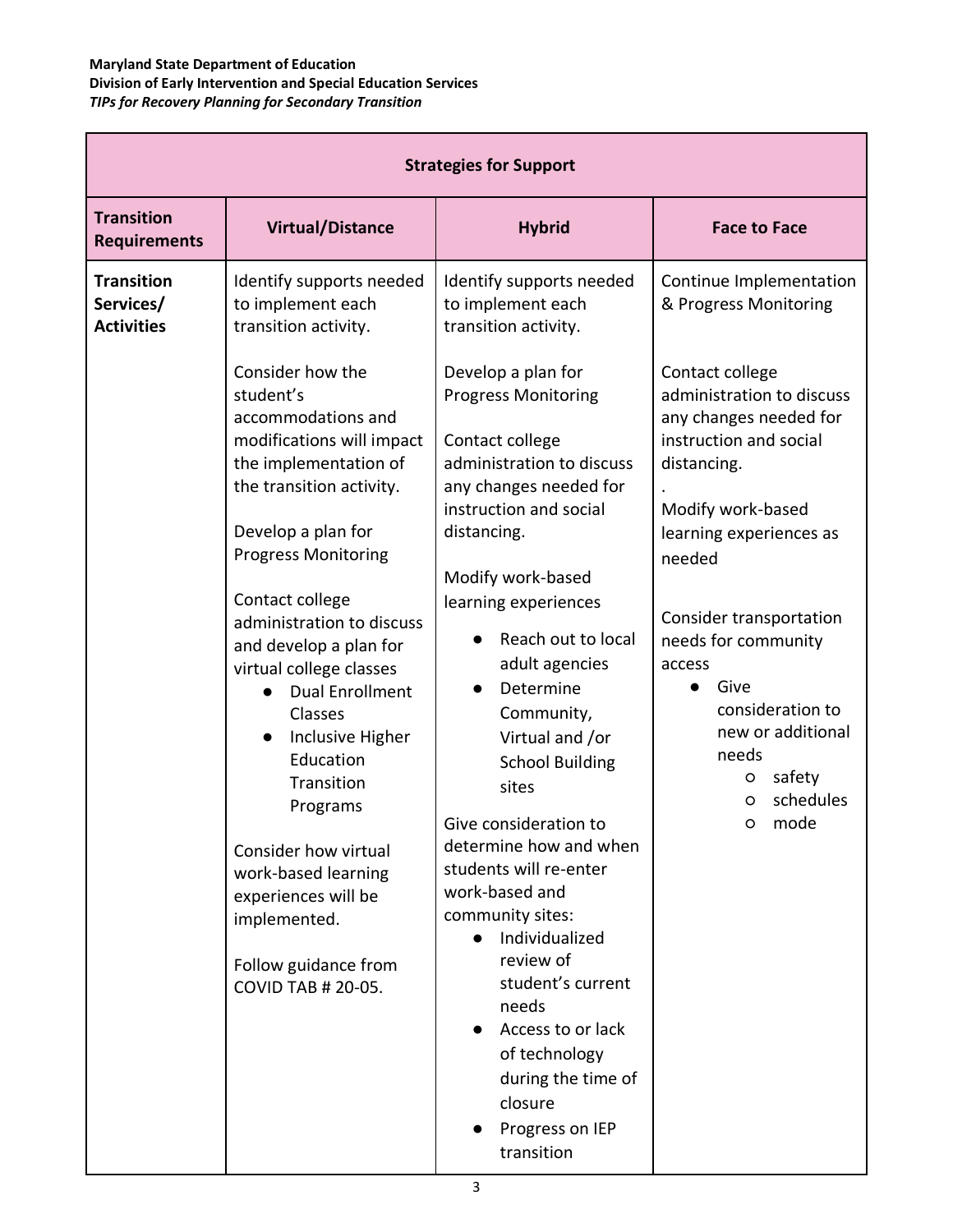| <b>Strategies for Support</b>            |                         |                                                                                                                                                                                                                                                                                                                                                                                  |                     |  |  |
|------------------------------------------|-------------------------|----------------------------------------------------------------------------------------------------------------------------------------------------------------------------------------------------------------------------------------------------------------------------------------------------------------------------------------------------------------------------------|---------------------|--|--|
| <b>Transition</b><br><b>Requirements</b> | <b>Virtual/Distance</b> | <b>Hybrid</b>                                                                                                                                                                                                                                                                                                                                                                    | <b>Face to Face</b> |  |  |
|                                          |                         | activities over the<br>period of closure<br>Implementation<br>$\bullet$<br>and Progress<br>Monitoring on<br>transition<br>activities<br>Linkage to Agency<br>$\bullet$<br>Partners<br>Consider how work-based<br>learning experiences will<br>be implemented in the<br>community, school and<br>virtually.<br>Is there a need for<br>technology?<br>Family support?<br>$\bullet$ |                     |  |  |
|                                          |                         | Consider transportation<br>options in the community.<br>To and from work<br>sites or<br>community sites<br>• Give consideration<br>to new or<br>additional needs<br>safety<br>$\circ$<br>schedules<br>O<br>mode<br>$\circ$                                                                                                                                                       |                     |  |  |

**Karen B. Salmon, Ph.D.,** State Superintendent of Schools

<sup>© 2020</sup> Maryland State Department of Education. Produced under the guidance of Marcella E. Franczkowski, Assistant State Superintendent, Division of Early Intervention and Special Education Services. Please include reference to the Maryland State Department of Education, Division of Early Intervention and Special Education Services on any replication of this information. To request permission for any use that is not "fair use" as that term is understood in copyright law, contact the Maryland State Department of Education, Division of Early Intervention and Special Education Services, 200 West Baltimore Street, Baltimore, Maryland 21201, 410-767-0249 voice.